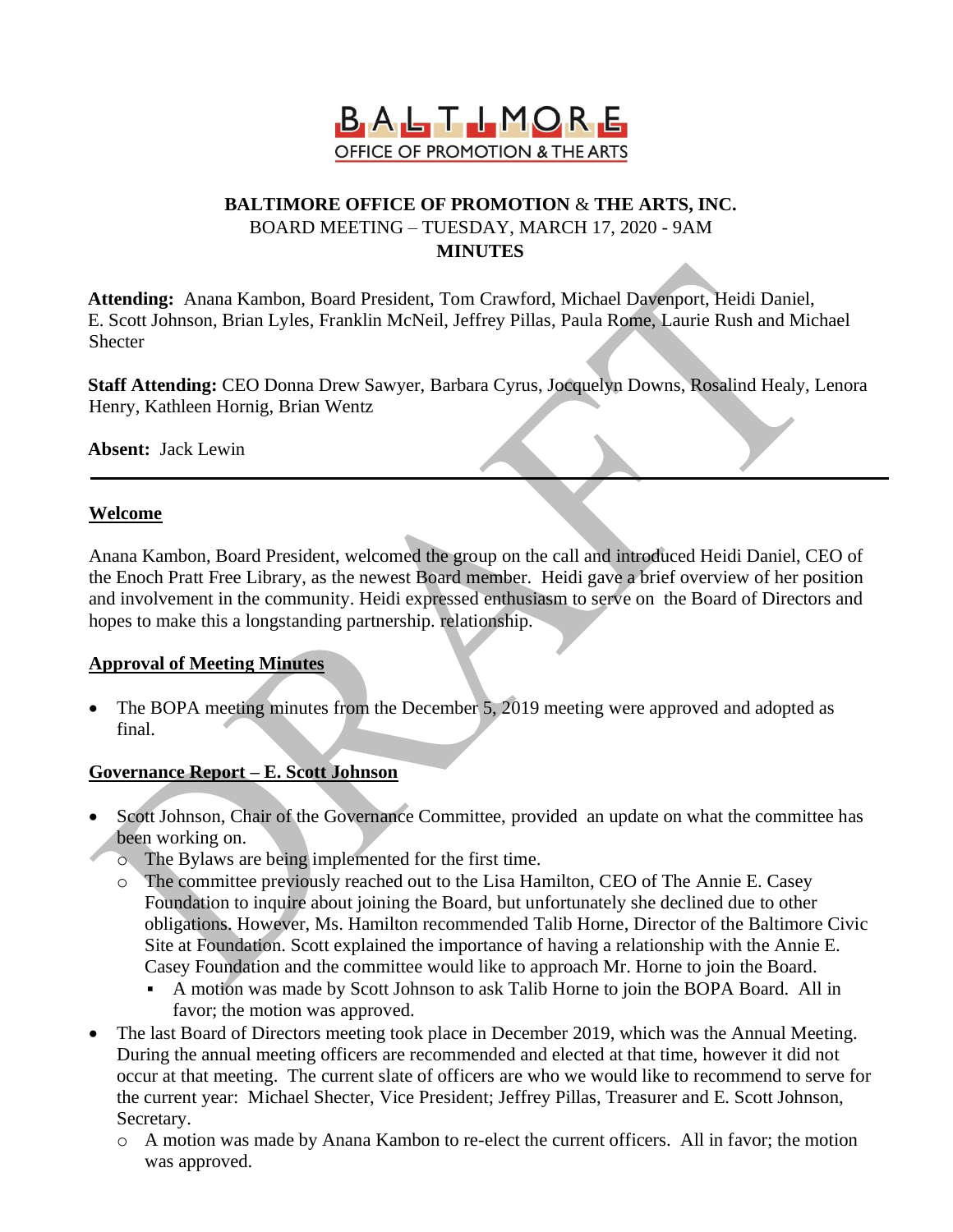- The Term Limits of the Chair and Vice-Chair were brought up for discussion. The determination of how long each person should serve is located in the BOPA Bylaws. Elections are done on an annual basis and once a three (1-year term) has been served that would be the limit. If that person wishes to serve again, they would take a one-year break and then request to join the Board in an officer position. We are now in the year to re-elect new Chairs.
- The Secretary and Treasurer positions do not have term limits; they can remain in that position as long as they are willing to serve in that capacity. We are looking strategically at the future. If any board members have an interest in leading the board to speak to Scott, Anana or Donna so this can be discussed in the next Governance Committee meeting.
- The Governance Committee discussed conducting the CEO's performance review. The CEO is responsible for the hiring and firing of staff at the organization and that person is hired by the Board of Directors. The board has an obligation to perform the annual review and Anana Kambon, Board President will conduct the review. The Board should set precedence and have this practice in place.
- The Conflict of Interest Policy was discussed and contained inconsistent requirements. The current contract is a requirement that only applied to BOPA employees and not the Board members. The policy was revised by the Governance Committee for the Board. In the past Board members have never been required to sign a Conflict of Interest therefore; an electronic version will be sent out and will be implemented as soon as possible.

# **Finance Report – Jeffrey Pillas**

- The Finance Committee met in February, reviewed the financial statements and discussed where funds are invested with Brown Advisory. We had losses over the past 7 days due to the COVID-19 pandemic.
	- o It was advised we should not sell what we currently have invested. We should be able to make up the lost funds and will not have to pay taxes. If the market does not recoup, we could lose a substantial amount of money. The market is volatile now and the Finance Committee will stay on top of the situation.
- Donna Drew Sawyer, CEO will be meeting with Brown Advisory as they reached out to keep us apprised of what is happening.

## **CEO Report – Donna Drew Sawyer**

- Donna sent a letter to the Board on Saturday, March 14th announcing both BOPA and BFAI are constantly in a changing mode due to the health crisis.
	- o There will be no public access to any of the facilities.
	- $\circ$  We have delayed our April 5<sup>th</sup> opening of the Farmer's Market.
	- o BOPA staff are working from home and are still available from 9:00 am 5:00 pm. Our email is operational and Baltimore City is working to give us access to the BOPA directories online. We have social distancing in place until March 29.
	- o There will be no overtime or business travel allowed. We are making sure we can pay our hourly workers. We are currently in good shape but we are being conservative.
- We have been in touch with the Walters Art Gallery and plan to present the Janet and Walter Sondheim exhibit in May 2020.
- We are moving forward and using our website and social media to keep the public aware of any updates and our activity.
- As a member of the Mayor's Cabinet Donna is continuing to work with Baltimore City as well as other members in the arts community to best support our creative society.